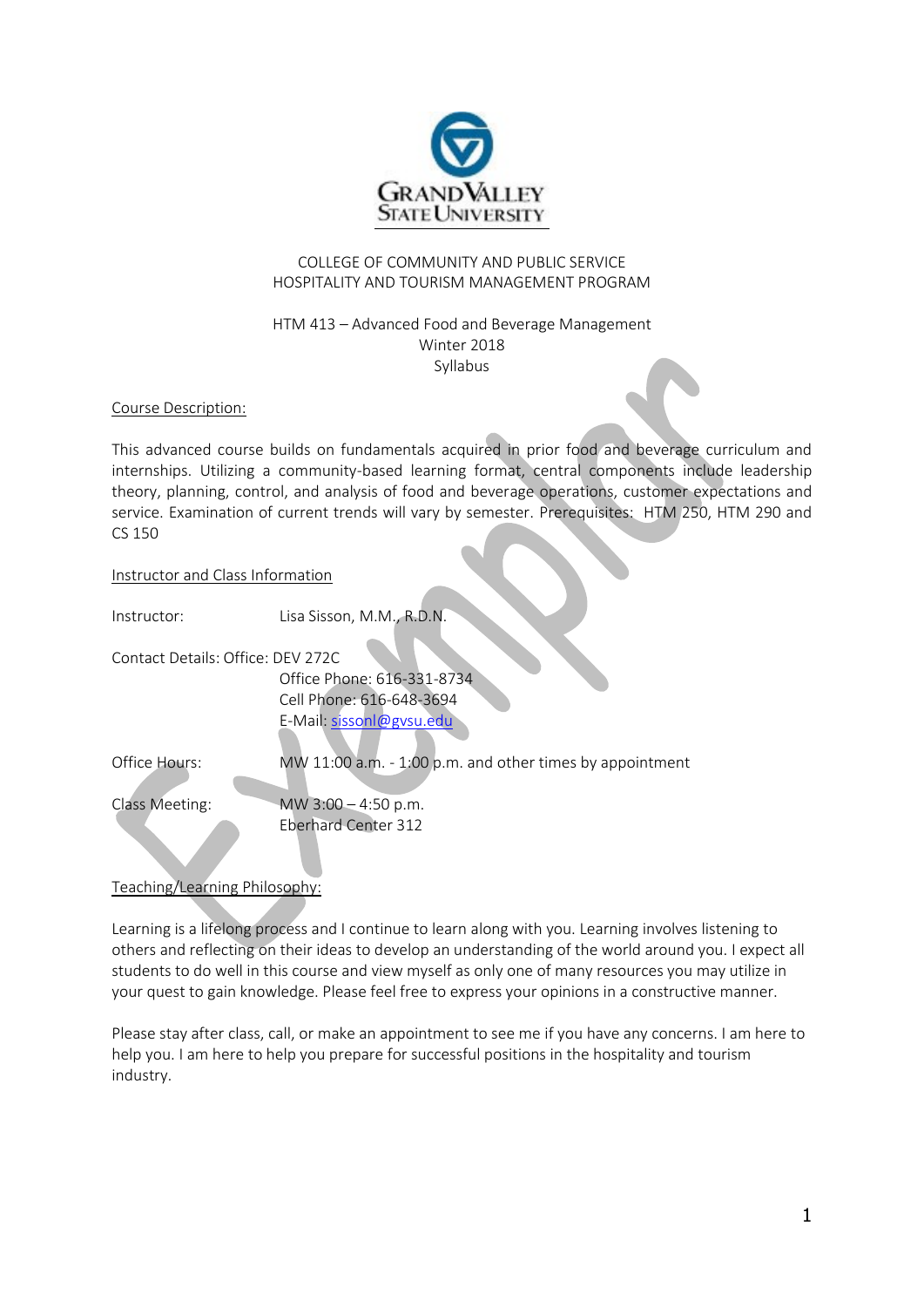### Course Objectives:

At the end of the semester the student will be able to:

- 1. Write a standard recipe.
- 2. Develop effective food and beverage pricing strategies.
- 3. Recognize the importance of supply chain relationships.
- 4. Design an effective menu.
- 5. Analyze sales to successfully adjust menu prices and design.
- 6. Calculate standard food costs and costs of individual recipes and complete meals.
- 7. Develop a budget and human resource needs and goals.
- 8. Describe legal and ethical food and beverage management responsibilities.
- 9. Apply analysis and synthesis of information from diverse fields of knowledge to real-world problems in a food and beverage operation.
- 10. Operate with a community partner in a mutually beneficial capacity.
- 11. Evaluate self-directed personal and professional leadership development.
- 12. Demonstrate flexible and effective problem-solving strategies.
- 13. Model effective communication with diverse audiences.
- 14. Develop, sustain, and make use of healthy interpersonal relationships through communitybased learning.
- 15. Demonstrate effective team management skills through project management.

This is a 400 level course and the expectation is that you will complete work at the 400 level. Bloom's taxonomy, a learning model, describes this level of learning in the following manner:

Analysis: Students examine and break information into parts by identifying motives or causes. Students make inferences and find evidence to support generalizations. Students analyze elements, relationships and organizational principles.

Synthesis: Students compile information together in a different way by combining elements in a new pattern or proposing alternative solutions. Students can derive a set of abstract relationships from information.

# Teaching and Learning Methods:

A combination of teaching and learning strategies will be used to introduce a range of topics and concepts. Discussion is a key learning strategy as well as a vital skill for success in management and all students are expected to contribute verbally to class. Your preparedness for class and participation in discussion is critical.

Part of the purpose of this class is to help the student transition from an academic environment to a management environment in the Hospitality and Tourism industry. To this end, initiative and leadership skills are emphasized. Questions should be asked, creativity (within the parameters of the class/assignment) should be employed, and responsibility should be demonstrated.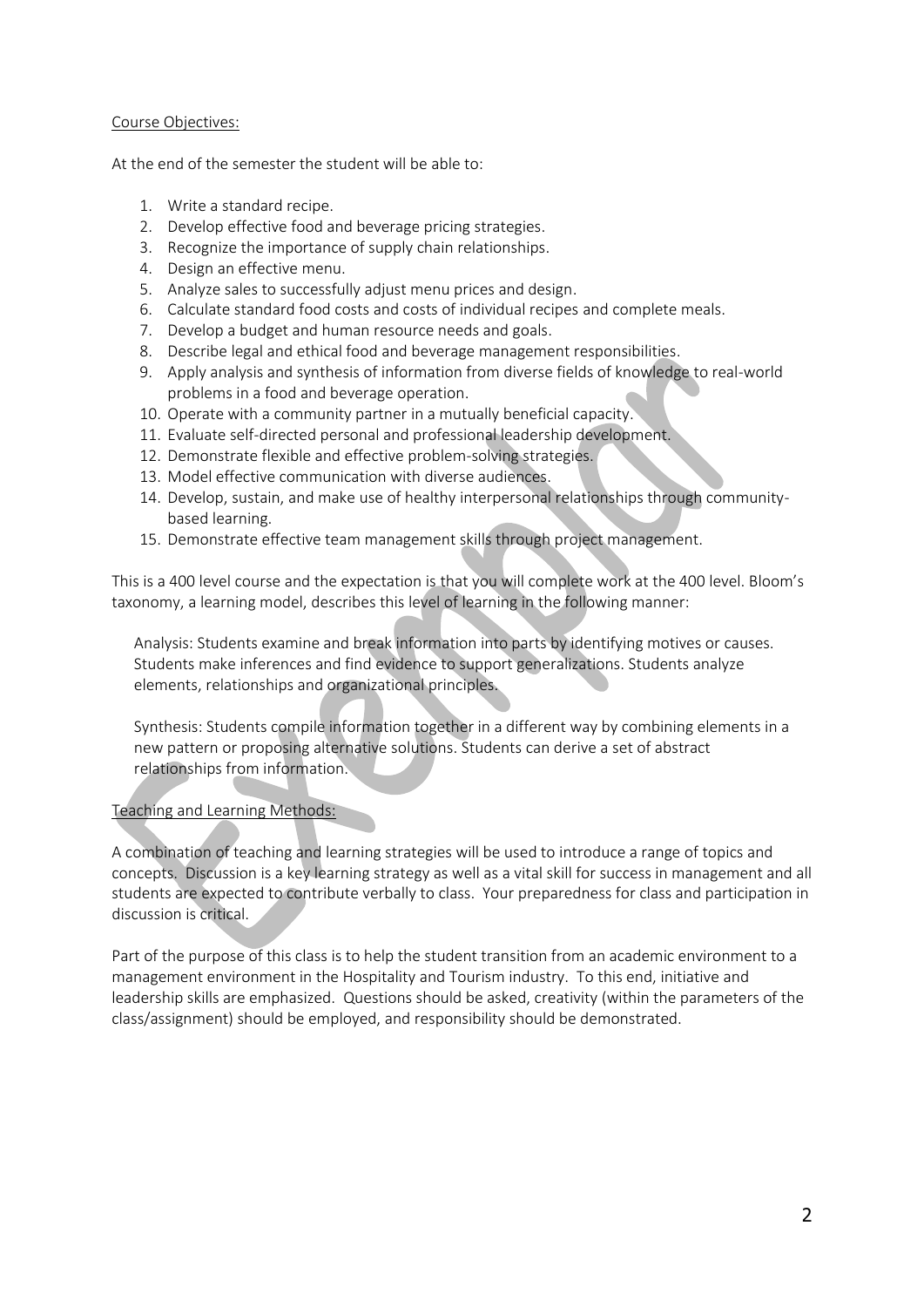## Community-Based Learning

This course has a community-based learning component requiring regular trips to an off-campus location, Spectrum Hospital Nutrition Services Department. The primary objective of this project is to create a baseline benchmark of the food waste occurring within the Butterworth Café spaces including researching best practice processes for benchmarking the waste, developing measurement processes and interviewing Nutrition Services employees to gain a better understanding of principles in practice. The secondary objective is to develop a food donation process for Spectrum Health that is safe, alleviates liability and improves the health of our community.

It is highly recommended that you ride the 50 bus (or another, if it is more convenient for you) to Spectrum Hospital. You may not park in the hospital parking ramp for this class, doing so will result in penalties, up to and including dismissal from the course.

Students are requested to advise the instructor of any special disabilities, problems or needs that may need to be accommodated so they may fully participate in this activity.

University policies, including the [Student Code of Conduct](http://www.gvsu.edu/studentcode/) will be enforced during all off-campus activities.

[A dress code](https://career.vt.edu/job-search/presenting_yourself/attire/business-casual.html) will be enforced for off-campus activities. Please visit, read and follow the business casual dress examples [here.](https://career.vt.edu/job-search/presenting_yourself/attire/business-casual.html)

# Assignments, and Deadlines:

- Assignments are due at the beginning of the scheduled class on the due date.
- Assignments not turned in on the designated date at the designated time will automatically have 50% of the possible points deducted from the assignment.
- No credit will be given for assignments not turned in within one week of the due date. Assignments will not be accepted by email except in extenuating circumstances and with approval of the instructor.
- Homework assignments, must be typed and stapled, no paper clips or folded corners, to be accepted. A 20% grade reduction will be given for not following these requirements.

If you are ill, hospitalized, or another emergency arises that prevents you from turning in an assignment on time arrangements may be made to accommodate you. You must contact the instructor prior to the due date to work out a solution. Documentation of your emergency may be required and exceptions to the deadline policy will be made only in extreme instances.

# Please Note

If there is any student in this class who has special needs because of learning, physical or other disability, please contact me and Disability Support Services (DSS) at 616.331.2490. Furthermore, if you have a disability and think you will need assistance evacuating this classroom and/or building in an emergency situation, please make me aware so I can develop a plan to assist you.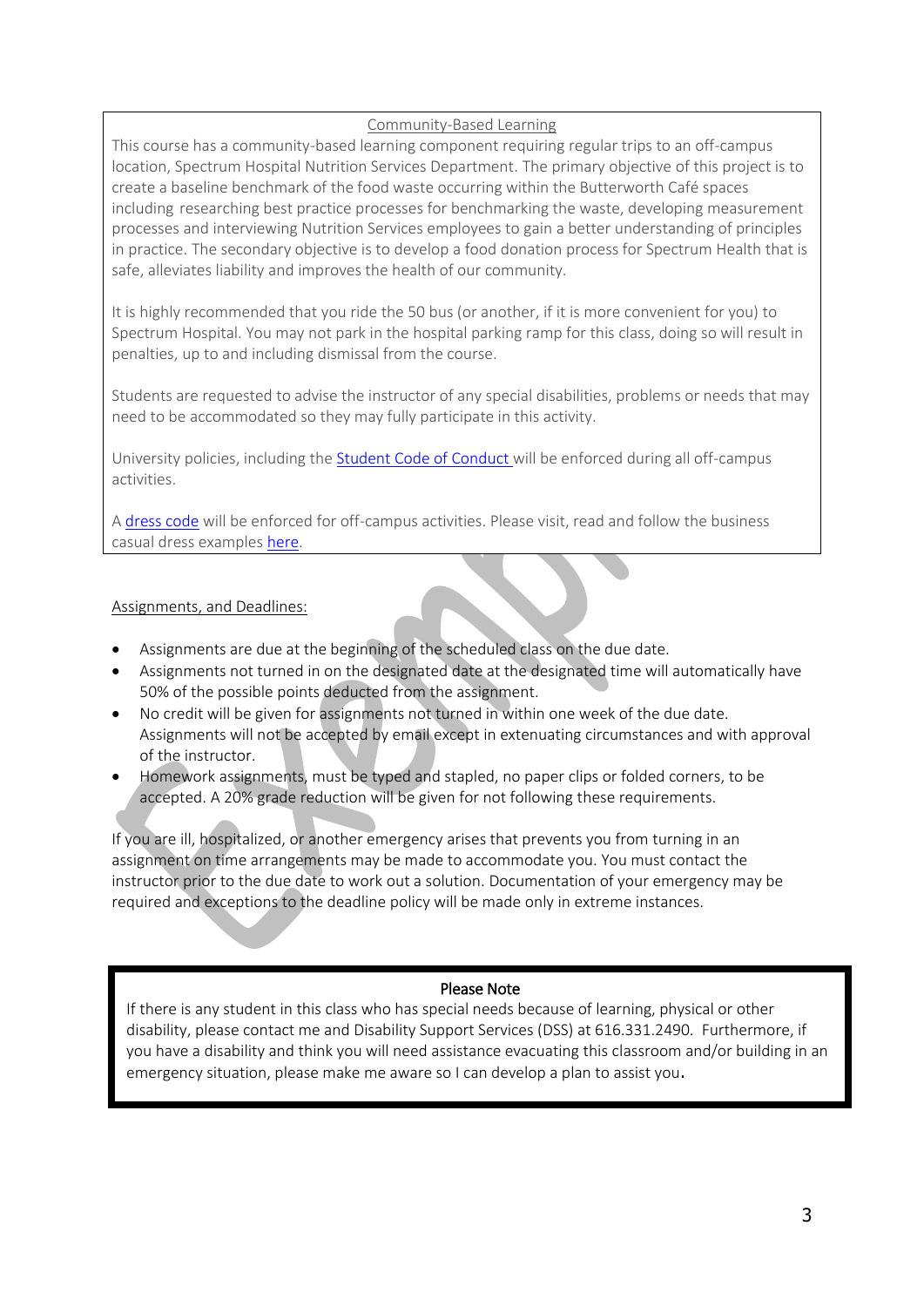#### Attendance Policy:

Students are expected to attend classes. Students are given 2 free passes for a missed class. Each subsequent missed class will result in a one level grade deduction. Thus, a student who earned an A in the course, but missed 3 classes, will receive an A-, the student who earned a C in the course, but missed 4 classes, will receive a D+. Attendance will be taken at each class meeting. To receive credit for attending class, you must be present during the majority of the class period. In general, absences beyond the 2 provided excused absences will not be excused. Use your 2 provided excused absence wisely. You will be notified as to whether or not the absence will be excused. Students should note that work is not an acceptable excuse for missing class. Signed attendance sheets will act as the final word on your attendance on any particular day. It is your responsibility to ensure you sign the sheet.

It is equally important to arrive on time to class sessions. Excellent students arrive on time and are prepared to participate. Being more than 15 minutes late for class constitutes tardiness. Three cases of tardiness is equivalent to a day of absence. Please discuss any special circumstances with your instructor. If special circumstances prevent attendance, a student may be asked to complete an alternate assignment.

## Emergency Procedures:

Fire: Immediately proceed to the nearest exit during a fire alarm. Do not use elevators. More information is available on the University's Emergency website located at <http://www.gvsu.edu/emergency>

#### Inputs to Course Grade:

The assessment for this class will consist of multiple pieces of work ranging in style and complexity in an attempt to address the learning outcomes. Below is a brief outline/indication of the assessment plan but additional detail will be offered further into the course.

Community Project 40% Report – 25% Presentation to Spectrum Hospital Leadership – 10% Reflection – 5 % Other Assignments (Approximately 10) 40% Professionalism and Leadership 20%

 -This includes Teamwork and Collaboration\* (5%), Completion of Team Tasks (5%), Active Participation (5%)\*\*, Overall Professional Conduct (5%)

\*Being an excellent team member is an essential skill in today's workplace environment. This course will provide you the opportunity to develop these skills and allow you to play both leadership and support roles. Your teamwork grade will reflect your peers' evaluation of your success in demonstrating these skills as well as your community partner's. Peer Evaluations: All students must complete peer evaluations of each of their team members. If you choose not to complete them, you will receive a decrease in your final grade.

\*\*Demonstration of a willingness to learn through class participation is fundamental to your educational development. Classroom participation, moreover, is not achieved by occupying a seat for the duration of each session. The opinions, perspectives, anecdotes and debate expressed in class will offer a far more rounded perspective of the material and thus enhance your educational experience. Participation includes your reasoned contributions to classroom discussions, adherence to the dress code, team communication as outlined in assignments and attendance at required events. I hope the